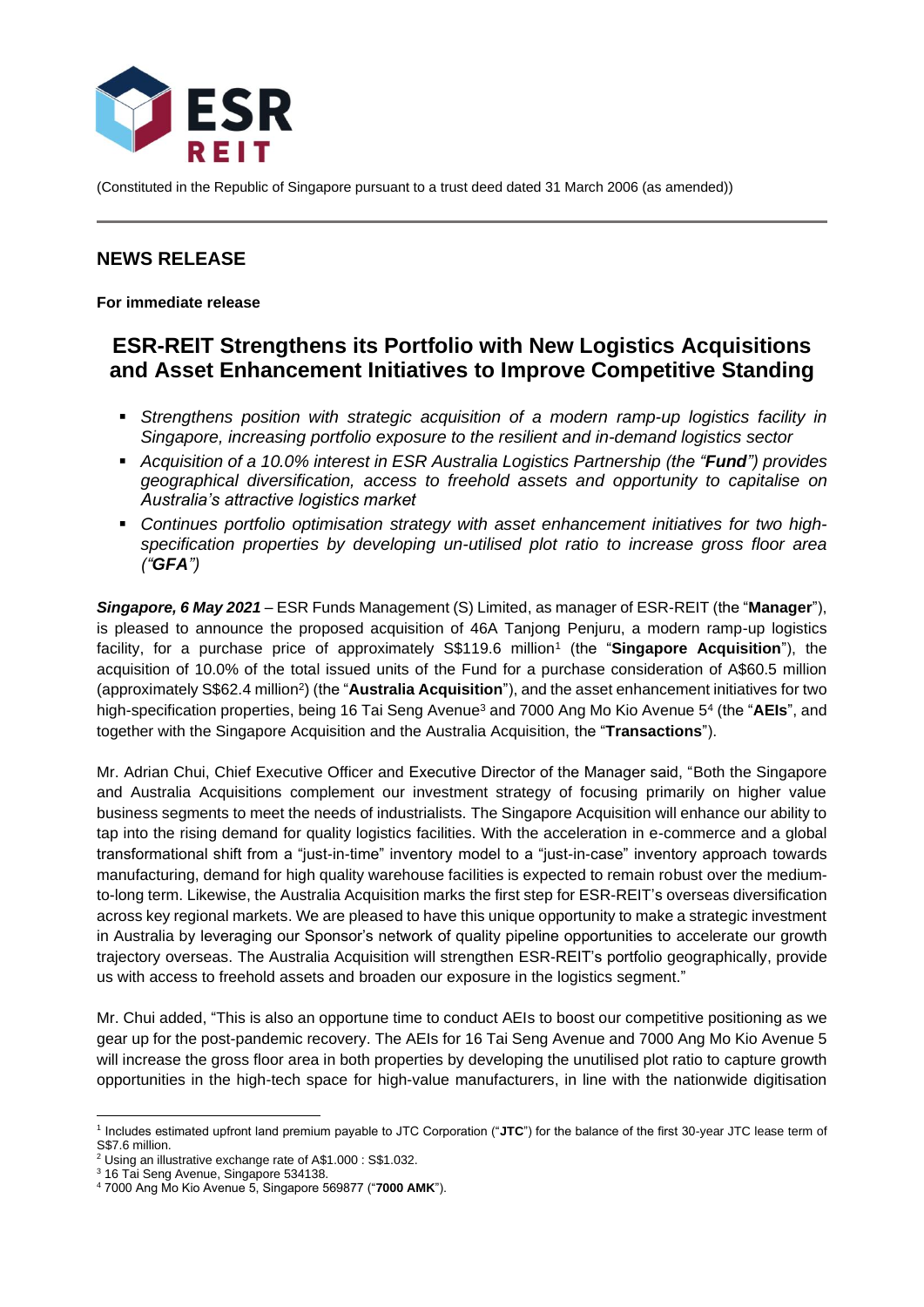drive. We are optimistic about the long-term growth prospects of the logistics and high-specs sectors and will continue to actively optimise our portfolio to deliver greater income stability for Unitholders."

#### **A. Details of the Singapore Acquisition**

RBC Investor Services Trust Singapore Limited (in its capacity as trustee of ESR-REIT) has entered into a conditional put and call option agreement with Montview Investments Pte. Ltd. for the proposed acquisition of 46A Tanjong Penjuru at a purchase price of S\$119.6 million, which comprises the purchase consideration of S\$112.0 million and an estimated upfront land premium of S\$7.6 million payable to JTC for the balance of the first 30-year JTC lease term. The purchase price of S\$119.6 million is in line with the market valuation of the property.<sup>5</sup>

The completion of the Singapore Acquisition is subject to conditions precedent and is expected to take place within this year. Following the acquisition of 46A Tanjong Penjuru, ESR-REIT's diversified portfolio will consist of 58 properties<sup>6</sup> located across Singapore with a total GFA of approximately 15.6 million<sup>6</sup> square feet ("**sqft**").

#### **Rationale and Key Benefits of the Singapore Acquisition**

#### **1. Strategically Located Property in a Well Sought-After Location**

46A Tanjong Penjuru is strategically located within an established logistics cluster in Tanjong Penjuru in the western part of Singapore. The property is well sought after by logistics players due to its relatively central location and is well served by major expressways and is in close proximity to the Central Business District, Jurong Port, Tuas Megaport and key container yards. Furthermore, the building specifications of the property are also suitable for multi-tenancy leases.

#### **2. DPU Accretive Acquisition**

The Singapore Acquisition is expected to be distribution per unit ("**DPU**") accretive. Based on the *pro forma* financial effects of the Singapore Acquisition on ESR-REIT's DPU for the financial year ended 31 December 2020 ("**FY2020**"), assuming the Singapore Acquisition had been completed on 1 January 2020 and ESR-REIT had held 46A Tanjong Penjuru through to 31 December 2020, the Singapore Acquisition would have increased ESR-REIT's FY2020 DPU by 0.4%.

## **3. Opportunity to Enhance Specifications to Capture Higher Rental Demand through Active Asset Management**

Given the central location of 46A Tanjong Penjuru, it is sought after by potential higher rental tenants handling high-valued goods, such as electronics and pharmaceutical products, and e-commerce players. These tenants would typically require a controlled environment to store, pack and distribute temperature-sensitive products. The Manager intends to upgrade the property into an airconditioned warehouse to capture such higher rental tenants. The multi-tenanted property with a weighted average lease tenure of 2.7 years<sup>7</sup> and a staggered lease expiry profile will allow the Manager to actively manage and progressively enhance the property to capture such higher rental demand.

#### **4. Strengthens ESR-REIT's Portfolio Exposure to the Logistics Sector**

The logistics sector has remained resilient during the COVID-19 pandemic with a sustained demand for well-located warehouse space underpinned by a surge in e-commerce and stockpiling of essential goods. Industrialists have also been increasingly stocking up on raw materials for production as there is an industry shift from "just-in-time" inventory model to a "just-in-case"

<sup>5</sup> The valuation was conducted by Jones Lang LaSalle Property Consultants Pte Ltd as at 30 April 2021 and was commissioned by the Manager.

<sup>&</sup>lt;sup>6</sup> Based on 57 properties as at 31 December 2020 excluding the divestment of two properties announced on 28 April 2021 (which is expected to be completed in the second half of the financial year ending 31 December 2021 or as soon as JTC grants the necessary approval for said divestment).

<sup>7</sup> As at 30 April 2021.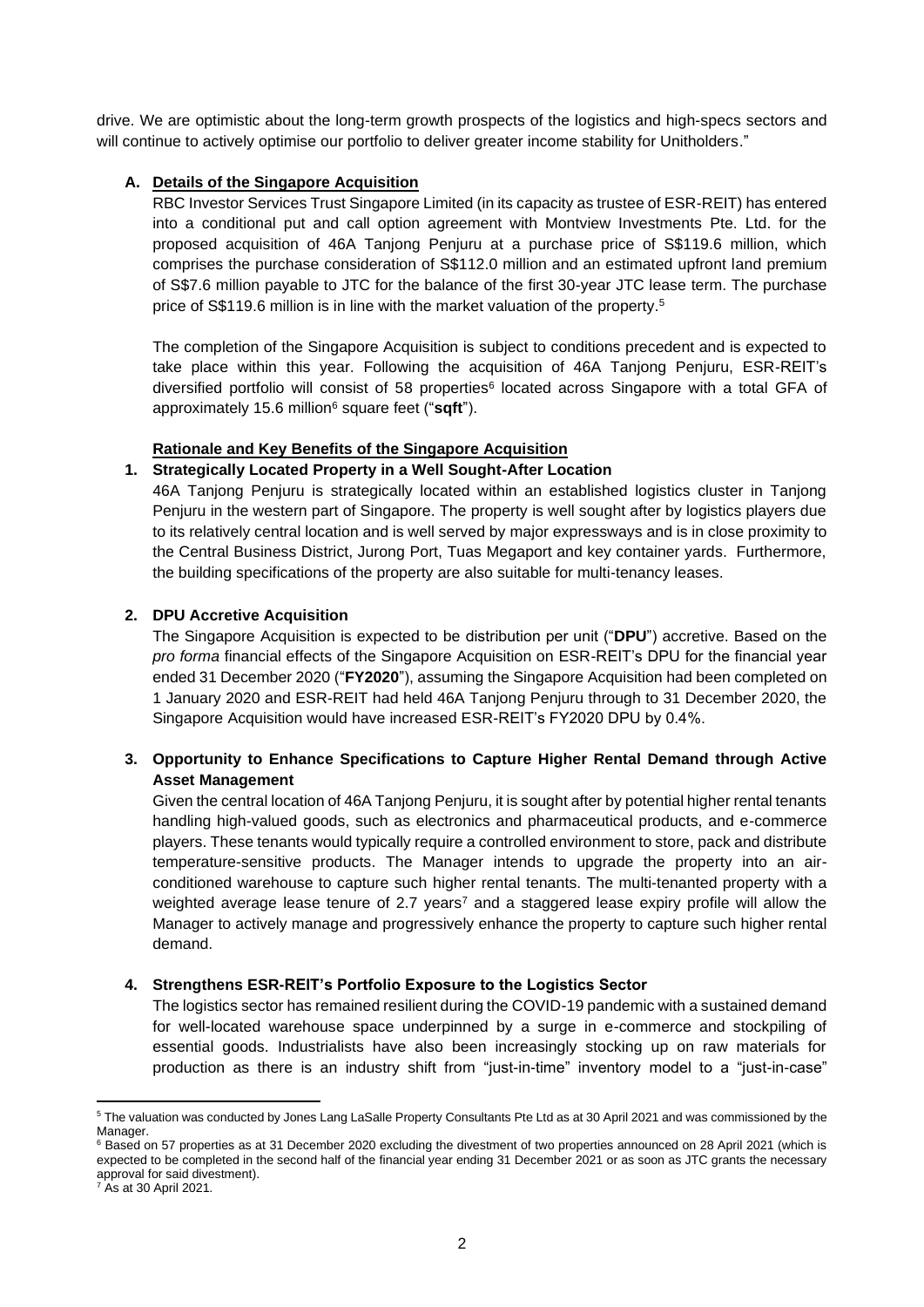inventory approach towards manufacturing. The Singapore Acquisition will increase ESR-REIT's portfolio exposure to the logistics sector from 23.3% to 26.0% (by rental income) as at 31 March 2021. 46A Tanjong Penjuru will become the sixth modern ramp up warehouse in ESR-REIT's portfolio. As such, the proportion of in-demand ramp-up warehouses within ESR-REIT's logistics asset class will increase from 68.2% to 83.9% (by rental income).

#### **5. Improves Portfolio Asset Offering with Reduced Single Tenant Concentration**

46A Tanjong Penjuru is currently fully committed with six tenants, providing ESR-REIT with stable income and reducing single-tenant concentration and credit risks. The proportion of single-tenant buildings in ESR-REIT's portfolio will decrease from 26.3% as at 31 March 2021 to 25.4% postcompletion of the Singapore Acquisition. The property also has a relatively long land lease tenure of approximately 29 years (comprising the balance of approximately 15 years from the first 30-year JTC lease term and an option to renew for a further term of 14 years).

#### **About 46A Tanjong Penjuru**

46A Tanjong Penjuru is a five-storey modern ramp-up logistics facility with mezzanine offices on each floor. Located in the western central area of Singapore within a mature industrial estate of Tanjong Penjuru and well-served by major expressways, the property is strategically located and is well sought after due to its close proximity to the Central Business District, Jurong Port, Tuas Megaport and key container yards. Fully committed with six tenants, the multi-tenanted property has a land lease tenure of approximately 29 years and a GFA of approximately 523,689 sqft.

## **B. Details of the Australia Acquisition**

RBC Investor Services Trust Singapore Limited (in its capacity as trustee of ESR-REIT) has entered into a unit sale agreement with ESR Investment Management 2 (Australia) Pty Limited, in its capacity as trustee of ESR Co-Invest Trust, and One Funds Management Limited, in its capacity as trustee of ESR Queensland Hold Trust, to acquire 10.0% of the total issued units of the Fund for a purchase consideration of A\$60.5 million (approximately S\$62.4 million<sup>8</sup>).

The Fund is a private fund managed by ESR Asset Management (Australia) Pty Ltd, an indirect subsidiary of the sponsor of ESR-REIT, ESR Cayman Limited (the "**Sponsor**"). Currently, ESR Queensland Hold Trust holds a 20.0% interest in the Fund, with the remaining 80.0% interest in the Fund held by a wholly owned subsidiary of GIC (Realty) Private Limited ("**GIC**"), whose primary business is to hold real estate investments of the GIC Private Limited, a global investment firm established in 1981 to manage Singapore's foreign reserves. Following the Australia Acquisition, ESR-REIT and ESR Queensland Hold Trust will each hold a 10.0% interest in the Fund, with GIC holding the remaining 80.0% interest in the Fund.

Including estimated professional and other fees and expenses, the total transaction cost is estimated to be approximately S\$64.9 million. No acquisition fees will be payable by ESR-REIT to the Manager in relation to the Australia Acquisition. In addition, the unitholders of the Fund have committed A\$70.5 million which is payable to the Fund at any time when called upon by the Fund to finance its activities. Based on its 10.0% interest in the Fund, ESR-REIT will commit A\$7.05 million, which is payable to the Fund at any time post-completion of the Australia Acquisition to finance its activities.

The Australia Acquisition is expected to be completed in May 2021.

<sup>8</sup> Using an illustrative exchange rate of A\$1.000 : S\$1.032.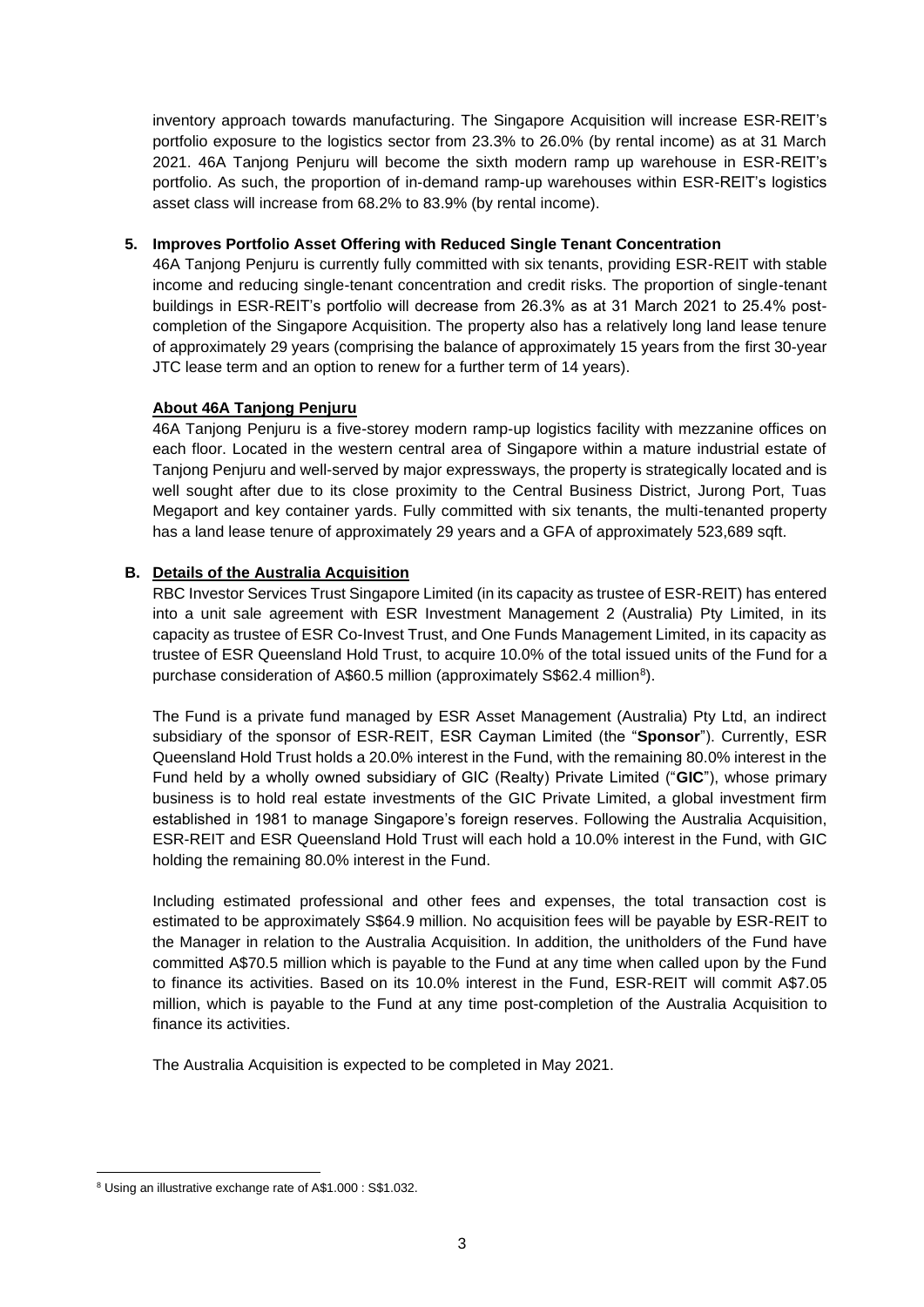#### **Rationale and Key Benefits of the Australia Acquisition**

#### **1. ESR-REIT's Maiden Overseas Acquisition Provides Geographical Diversification**

The Australia Acquisition is in line with the Manager's strategy to invest in markets where the Sponsor has real estate operational capabilities and presence so as to leverage the Sponsor's capabilities in those markets. Post-completion of the Australia Acquisition, ESR-REIT's exposure to Australia is expected to be 2.3% by rental income as at 31 March 2021 9 . This provides geographical diversification to ESR-REIT's portfolio, and an exposure to an established economic market, thereby reducing its current concentration risk due to its 100% exposure to the Singapore economy.

#### **2. DPU Accretive Acquisition**

The Australia Acquisition is expected to be DPU accretive. Based on the pro forma financial effects of the Australia Acquisition on ESR-REIT's DPU for FY2020, assuming the Australia Acquisition had been fully funded by debt and completed on 1 January 2020 and ESR-REIT had held 10.0% of the total issued units of the Fund through to 31 December 2020, the Australia Acquisition would have increased ESR-REIT's FY2020 DPU by 2.9%. Any debt to be incurred will be in Australian dollars which will create a natural hedge to reduce foreign currency risk.

## **3. Exposes ESR-REIT to Freehold Assets and Lengthens the Weighted Average Land Lease Tenure of its Portfolio**

ESR-REIT's existing portfolio in Singapore comprises only leasehold properties with a weighted average land lease expiry of 31.3 years as at 31 March 2021. The land leases of the 32 incomeproducing properties<sup>9</sup> of the Fund are predominantly freehold (81.4% by value as at 31 March 2021) with weighted average land lease expiry of 89.8 years.<sup>10</sup> Post-completion of the Australia Acquisition, the *pro forma* weighted average land lease expiry of ESR-REIT's existing portfolio and the 32 income-producing properties<sup>9</sup> will increase from 31.3 years to 33.4 years<sup>10</sup> as at 31 March 2021.

**4. Increases Portfolio Weighted Average Lease Expiry ("WALE") and Occupancy with Built-in Rental Escalations Averaging 2.5% to 3.0% p.a. for Single-Tenant Master Leases** 

As at 31 March 2021, 55.3% of the leases in the Fund's portfolio (by rental income)<sup>9</sup> are single tenant master leases with longer lease tenures and built-in rental escalations averaging 2.5% to 3.0% per annum. These complement ESR-REIT's existing portfolio, which as at 31 March 2021, mainly comprises multi-tenanted leases (73.7% by rental income) with average lease tenure of three years. With the inclusion of the Fund's properties<sup>9</sup>, the *pro forma* WALE (by rental income)<sup>11</sup> of ESR-REIT's enlarged portfolio will increase from 2.86 years to 2.90 years as at 31 March 2021 and the *pro forma* portfolio occupancy rate of ESR-REIT's enlarged portfolio will increase from 90.8% to 92.3% as at 31 March 2021.

## **5. Provides Opportunity to Capitalise on Australia's Attractive Logistics Market and Exposure to an Income-Producing Portfolio with a Complementary Opportunity for Risk-Managed Development Upside**

According to the independent market research report issued by Colliers International Consultancy & Valuation Pty Ltd dated 31 March 2021, despite the outbreak of COVID-19, the industrial and logistics sector in Australia has outperformed all other mainstream real estate sectors. Key market drivers such as infrastructure investment and e-commerce growth are expected to remain strong and will continue to be a positive influence on industrial occupancy and investor demand. Occupiers in e-commerce, food logistics, pharmaceutical, transport and logistics have performed well with some businesses reporting a doubling of revenue since March 2020.

<sup>9</sup> Excludes 65-75 Strelecki Avenue, Sunshine West, Victoria, ("**65-75 Strelecki Avenue**") which was acquired by the Fund on 19 April 2021.

 $10$  Assuming that freehold land has an equivalent land lease tenure of 99 years and taking into account only a 10.0% interest in the Fund.

<sup>&</sup>lt;sup>11</sup> Taking into account only a 10.0% interest in the Fund.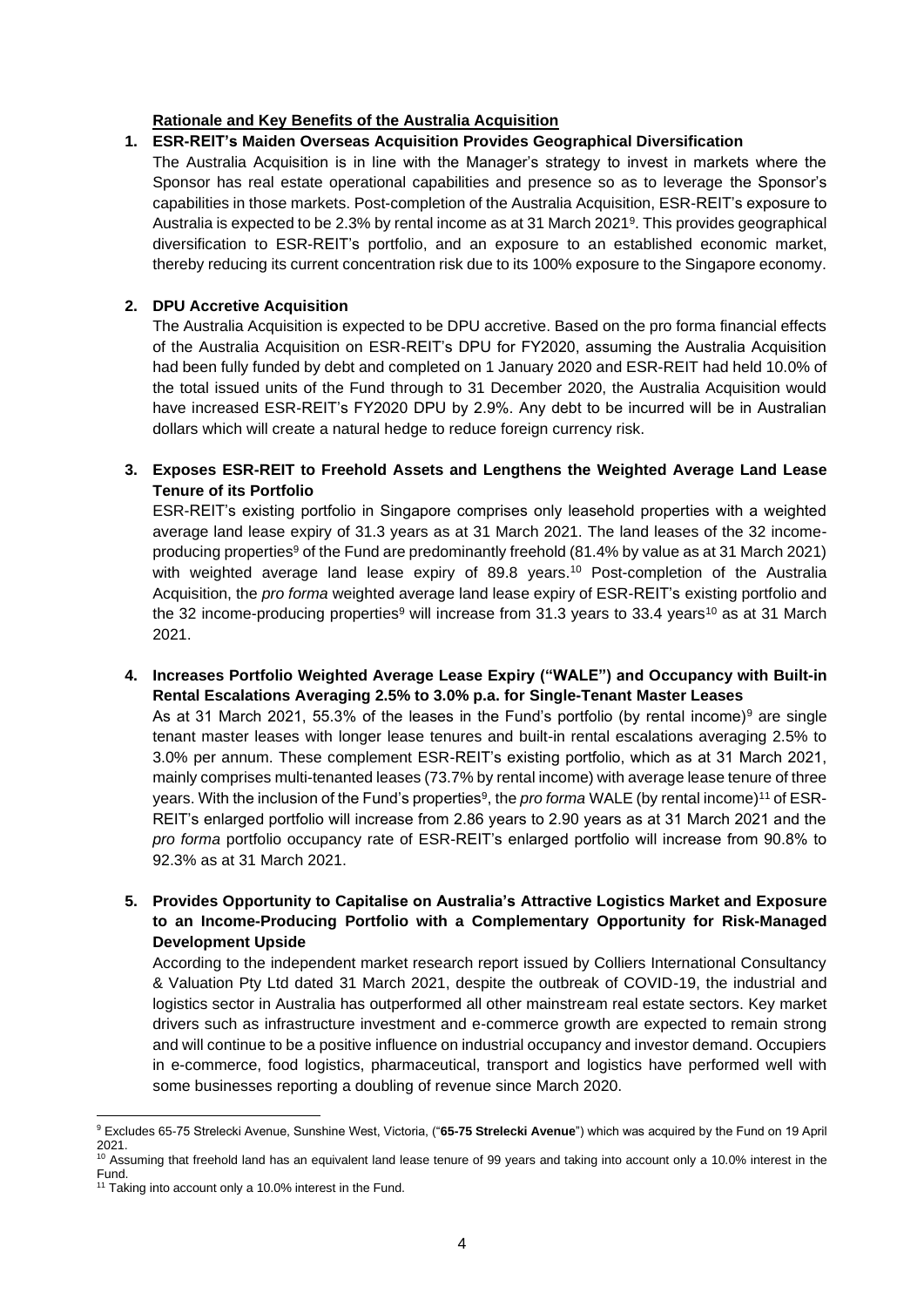The Fund's portfolio consists of predominantly income-producing assets with long leases and builtin rental escalations averaging 2.5% to 3.0% per annum, and also assets with risk-managed development upside.

As at 31 March 2021, 94.6%<sup>12</sup> of the Fund's portfolio (by value)<sup>13</sup> consists of income-producing real estate, contributing a stable and growing income stream for ESR-REIT. The remaining 5.4% of the Fund's portfolio (by value)<sup>13</sup> comprises four land parcels, two of which are currently under development. These developments will be undertaken by an experienced development team at ESR Australia, thereby providing development upside while reducing development risks.

#### **6. Demonstrates ESR-REIT's Access to the Sponsor's Pipeline of Assets with the Fund's Underlying Assets a Potential Asset Pipeline for ESR-REIT**

The Australia Acquisition signals the Sponsor's commitment to grow ESR-REIT by facilitating the diversification of ESR-REIT's portfolio and reducing its operational risks. The Australia Acquisition also demonstrates ESR-REIT's ability to access the Sponsor's pipeline of quality assets and to leverage the established regional real estate platform of the Sponsor for a clear growth trajectory overseas.

#### **About the Fund's portfolio**

The Fund's portfolio currently comprises 33 income-producing properties<sup>14</sup>, two land parcels for future development and another two properties which are currently under development. Collectively, the 37 prime logistics assets are located in core industrial markets of New South Wales, Victoria, Queensland, South Australia and Western Australia, with a total land area of approximately 1,319,468 square metres, an occupancy rate of 95.9% and a WALE of 4.87<sup>15</sup> years as at 31 March 2021<sup>13</sup> .

#### **C. Details of the AEIs**

As part of ongoing efforts to ensure the portfolio remains relevant to the evolving needs of industrialists, the Manager has identified 16 Tai Seng Street and 7000 AMK for asset enhancements to develop un-utilised plot ratio to increase GFA.

16 Tai Seng Street is centrally located within the Paya Lebar iPark, an industrial hub for lifestylerelated and light manufacturing industries. AEI for 16 Tai Seng Street will include maximising the plot ratio of the property by adding an additional floor to increase its GFA by approximately 29,000 sqft or 13.8%, and refurbishing the façade, drop-off point, lift lobbies, lifts and the external linkway to the Mass Rapid Transit station to improve tenant experience. The AEI cost for 16 Tai Seng Street is estimated at S\$25.9 million.

On 17 June 2019, ESR-REIT issued a news release on its plans to conduct AEI for, among others, 7000 AMK. The initial AEI plan was to develop a new building at 7000 AMK for a prospective tenant that was expected to cost approximately S\$35.7 million. Given its location and proximity to substations in the area, the initial AEI was intended for 7000 AMK to be suitable for advanced manufacturing, info-comm and data centre tenants. However, in view of the current demand for quality high-specifications spaces from advanced manufacturing and electronics sectors for quality high-specs space, the Manager intends to proceed with new AEI plans of 7000 AMK which will create approximately 265,000 sqft of additional GFA to suit multi-tenancies of high-tech tenants. This requires changes to the design plans which will incur estimated additional costs of S\$17.6

<sup>&</sup>lt;sup>12</sup> Of the 94.6% of income-producing real estate (by value), 49.6% are single tenant master leases (by value) and 45.0% are multitenant leases (by value).

 $13$  Excludes 65-75 Strelecki Avenue which was acquired by the Fund on 19 April 2021.

<sup>&</sup>lt;sup>14</sup> Includes 65-75 Strelecki Avenue which was acquired by the Fund on 19 April 2021.

<sup>&</sup>lt;sup>15</sup> Weighted by rental income.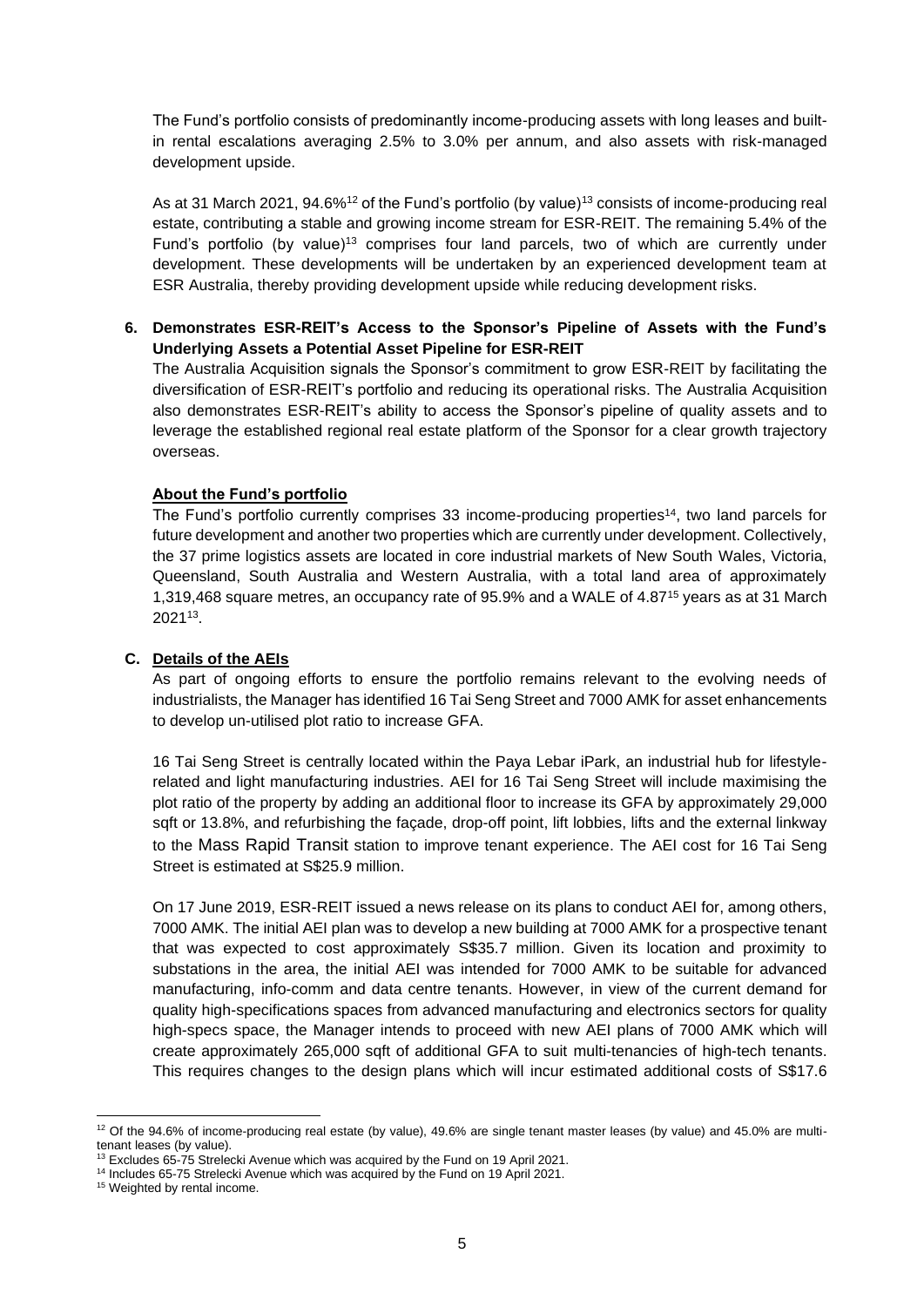million. With the new design engineering, 7000 AMK will retain the flexibility and specifications that are suitable for potential data centre tenants should the moratorium end, as well as catering to tenants from other high-tech sectors. The revised total AEI cost for 7000 AMK is estimated at S\$53.3 million. Post the AEIs, there will be approximately 230,000 sqft of un-utilised GFA remaining. ESR-REIT holds 80.0% interest in 7000 AMK with the remaining 20.0% interest held by Ho Lee Properties Pte Ltd.

The AEIs for 16 Tai Seng Street and 7000 AMK are estimated to cost approximately S\$79.2 million.

#### **Method of Financing**

The Transactions will be financed through a combination of debt and equity. As part of the Manager's active capital management strategy to optimise ESR-REIT's capital structure, an equity fund raising ("**EFR**") will be launched in conjunction with the Transactions. On a *pro forma* basis, assuming the EFR had raised gross proceeds of up to S\$150.0 million and the EFR and the Transactions had been completed on 31 December 2020, ESR-REIT's aggregate leverage as at 31 December 2020 would have decreased from 41.6% to 41.4%<sup>16</sup>. Please refer to the announcement titled "Launch of Equity Fund Raising to Raise Gross Proceeds of Up to Approximately S\$150.0 million" dated 6 May 2021 for more details.

For more information on the Transactions, please refer to the presentation slides titled "Proposed Acquisition of 46A Tanjong Penjuru, Proposed Acquisition of 10.0% Interest in ESR Australia Logistics Partnership and the Asset Enhancement Initiatives" dated 6 May 2021.

-End-

For media and analyst enquiries, please contact:

#### **ESR Funds Management (S) Limited**

Gloria Low Corporate Communications Manager Tel: +65 6222 3339 Email: [gloria.low@esr-reit.com.sg](mailto:gloria.low@esr-reit.com.sg)

Lyn Ong Investor Relations Manager Tel: +65 6222 3339 Email: [lyn.ong@esr-reit.com.sg](mailto:lyn.ong@esr-reit.com.sg)

<sup>&</sup>lt;sup>16</sup> On 28 April 2021, ESR-REIT announced the divestment of 11 Serangoon North Avenue 5 and 3C Toh Guan Road East for approximately S\$53.0 million. Assuming the divestment had been completed on 31 December 2020 and the net proceeds from the divestment had been fully utilised to repay outstanding borrowings, the *pro forma* aggregate leverage of ESR-REIT as at 31 December 2020 would have been reduced by approximately 1.0% from 41.4% to 40.4%.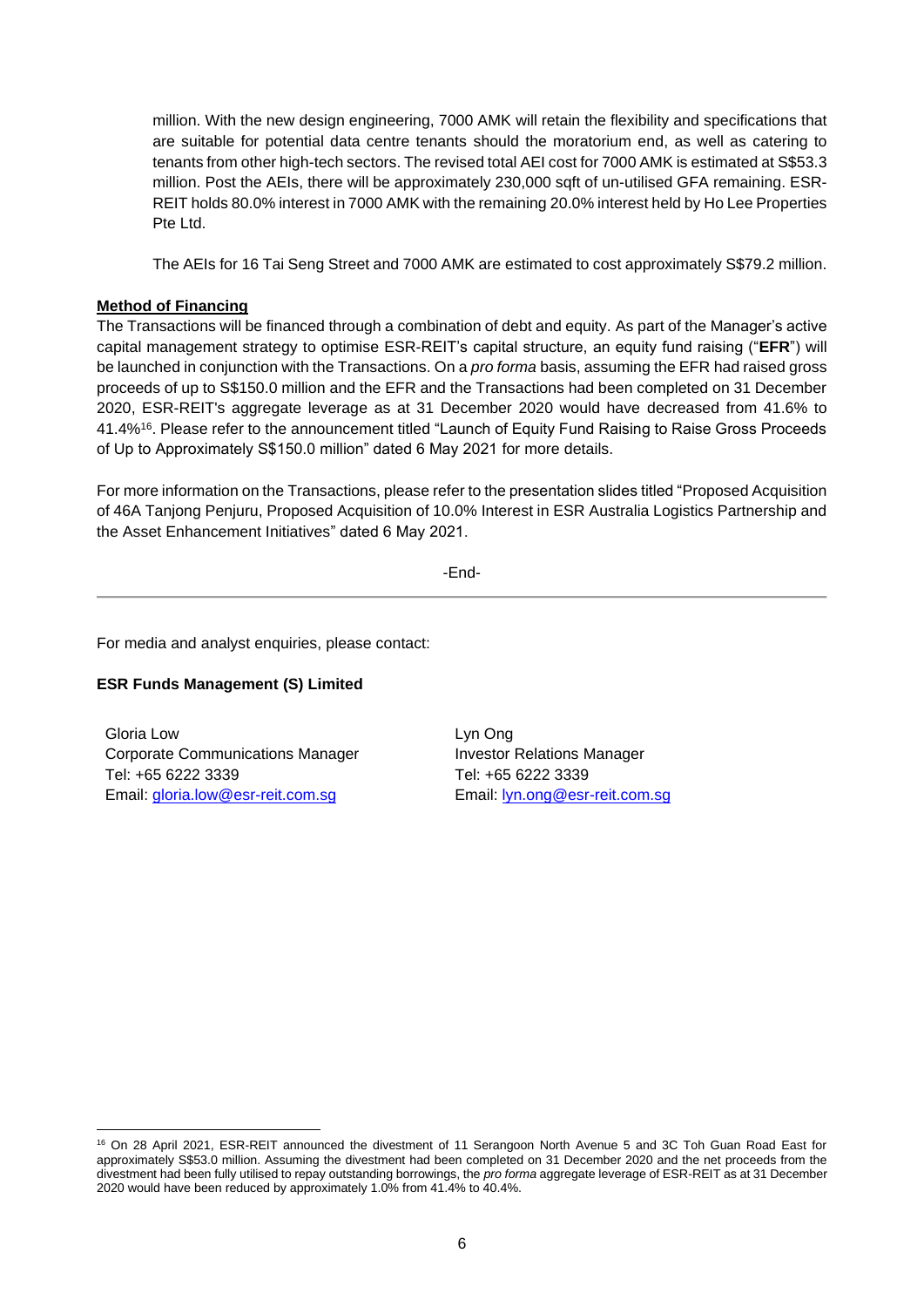### **About ESR-REIT**

ESR-REIT has been listed on the Singapore Exchange Securities Trading Limited since 25 July 2006.

ESR-REIT invests in quality income-producing industrial properties and as at 31 December 2020 holds interest in a diversified portfolio of 57 properties located across Singapore, with a total gross floor area of approximately 15.1 million square feet and an aggregate property value of S\$3.1 billion<sup>16</sup>. The properties are in the following business sectors: Business Park, High-Specs Industrial, Logistics/Warehouse and General Industrial, and are located close to major transportation hubs and key industrial zones island-wide.

The Manager's objective is to provide Unitholders with a stable income stream through the successful implementation of the following strategies:

- Acquisition of value-enhancing properties;
- Proactive asset management;
- Divestment of non-core properties; and
- Prudent capital and risk management.

ESR Funds Management (S) Limited, the Manager of ESR-REIT, is owned by namely, ESR Cayman Limited ("**ESR**") (67.3%), Shanghai Summit Pte. Ltd. (25.0%), and Mitsui & Co., Ltd (7.7%).

For further information on ESR-REIT, please visit [www.esr-reit.com.sg.](http://www.esr-reit.com.sg/)

#### **About the Sponsor, ESR**

ESR is the largest APAC focused logistics real estate platform by gross floor area ("**GFA**") and by value of the assets owned directly and by the funds and investment vehicles it manages. ESR and the funds and investment vehicles it manages are backed by some of the world's preeminent investors including APG, CPP Investments, JD.com, Oxford Properties, PGGM and SK Holdings. The ESR platform spans major economies across the APAC region, including the People's Republic of China, Japan, South Korea, Singapore, Australia and India. As of 31 December 2020, the fair value of the properties directly held by ESR and the assets under management with respect to the funds and investment vehicles managed by ESR recorded approximately US\$30 billion, and GFA of properties completed and under development as well as GFA to be built on land held for future development comprised over 20 million sqm in total. Listed on the Main Board of The Stock Exchange of Hong Kong Limited in November 2019, ESR is a constituent of the FTSE Global Equity Index Series (Large Cap), Hang Seng Composite Index and MSCI Hong Kong Index.

For more information on ESR, please visit [www.esr.com.](https://apc01.safelinks.protection.outlook.com/?url=http%3A%2F%2Fwww.esr.com&data=02%7C01%7Cgloria.low%40esr-reit.com.sg%7Cb18ed7da682643de8b7008d766916f05%7C6ed733c0622d401d8f49b2984c7d765f%7C0%7C0%7C637090647129612986&sdata=hiUu8gk6thHcFkbiXEp08i9y2Ux64on2c0ivRFvmSek%3D&reserved=0)

<sup>16</sup> Includes 100% of the valuation of 7000 Ang Mo Kio Avenue 5 and 48 Pandan Road, in which ESR-REIT holds 80% interest in 7000 Ang Mo Kio Avenue 5 and 49% interest in 48 Pandan Road, but excludes the effects arising from the adoption of Financial Reporting Standard (FRS) 116 *Leases* which became effective on 1 January 2019.